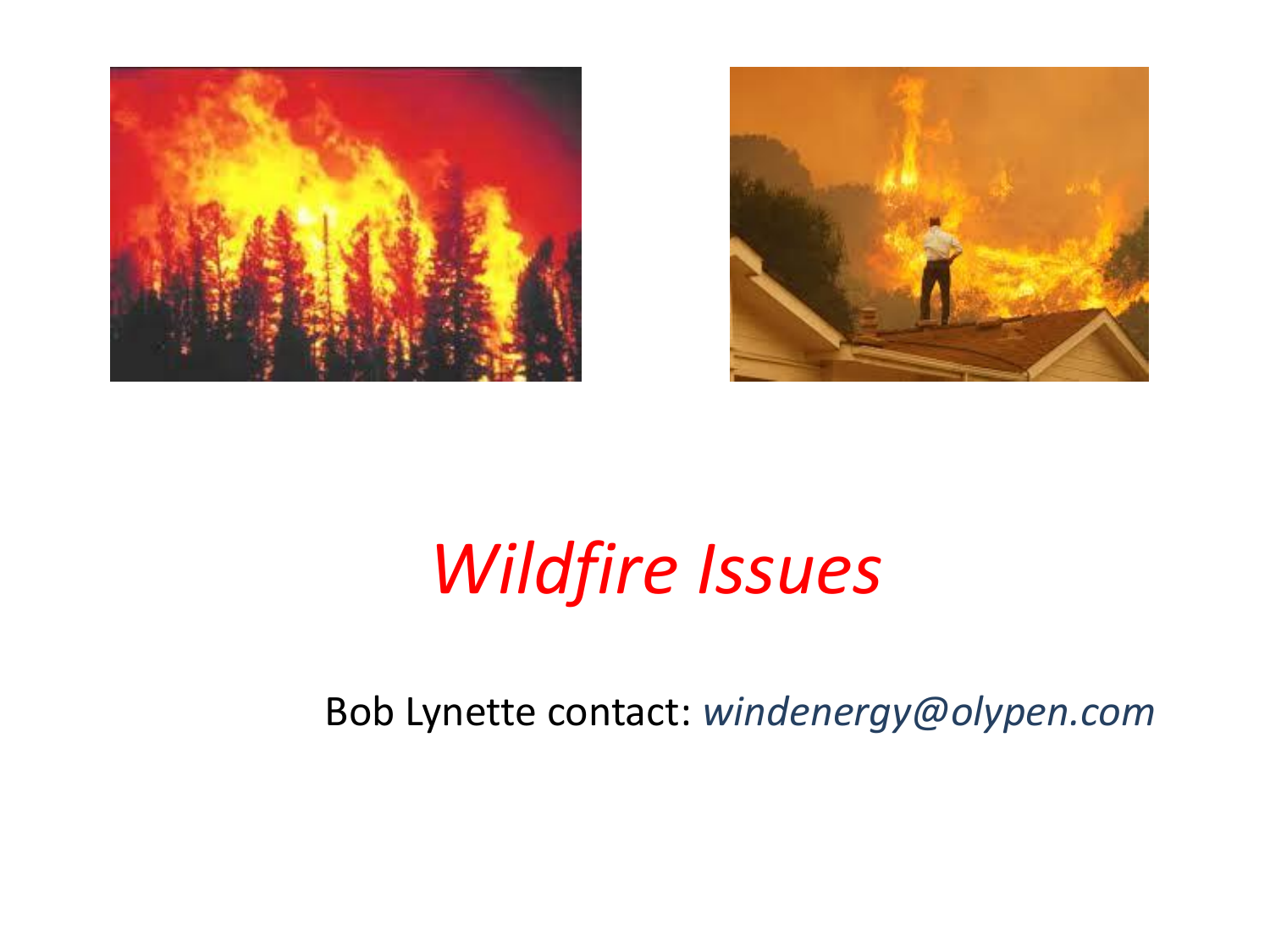### What's covered

- Wildfires are increasing in the western states because of hotter, dryer weather. Will almost certainly get worse.
- Potential impacts on the N. Olympic Peninsula.
- Are we meeting the challenges?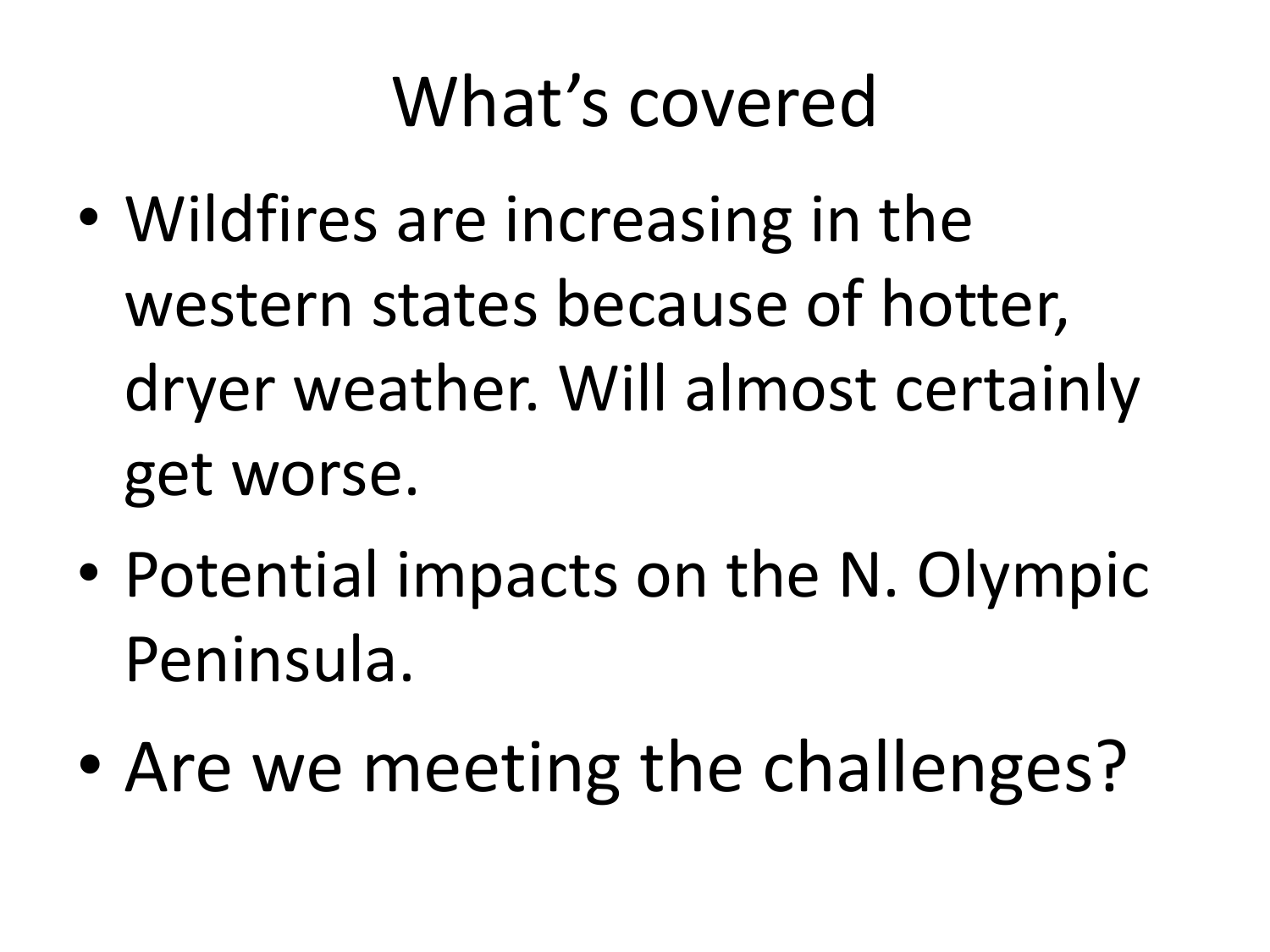# We're just warming up

- In the Pacific Northwest, annual temperature rose 1.5°F between 1920 and 2003
- Future projections: Average annual temperature in the Northwest is projected to increase (relative to 1970-1999) approximately:
	- 2°F by the 2020s (range of 1.1 to 3.4°F)
	- 3.2°F by the 2040s (range of 1.6 to 5.2°F)
	- 5.3°F by the 2080s (range of 2.8 to 9.7°F)
- The fire season (June-September) will be dryer.
- The snowpack will shrink (less vegetative moisture and more susceptibility to lightning strikes).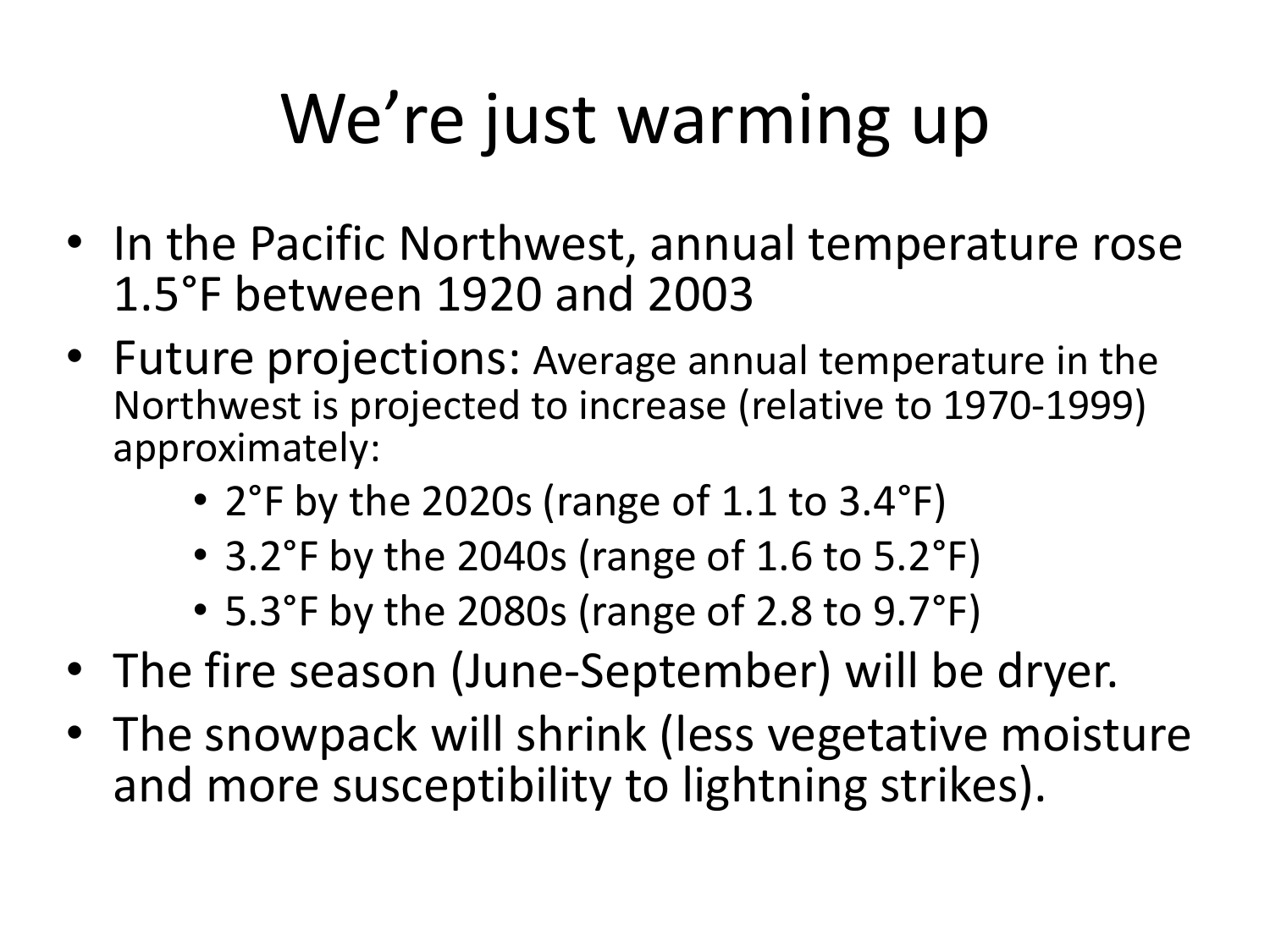# Causes of wildfire will increase

- More rain in winter (instead of snow) = melting glaciers and less snowpack.
- Snowpack recedes to higher elevation, exposing more land to lightning strikes, and less runoff reduces vegetative moisture.
- Dryer, hotter summers reduce vegetative moisture and may support more bugs that kill/injure trees, making them more vulnerable to blowdowns and fire.
- More violent storms increase blowdowns and can deter firefighting efforts.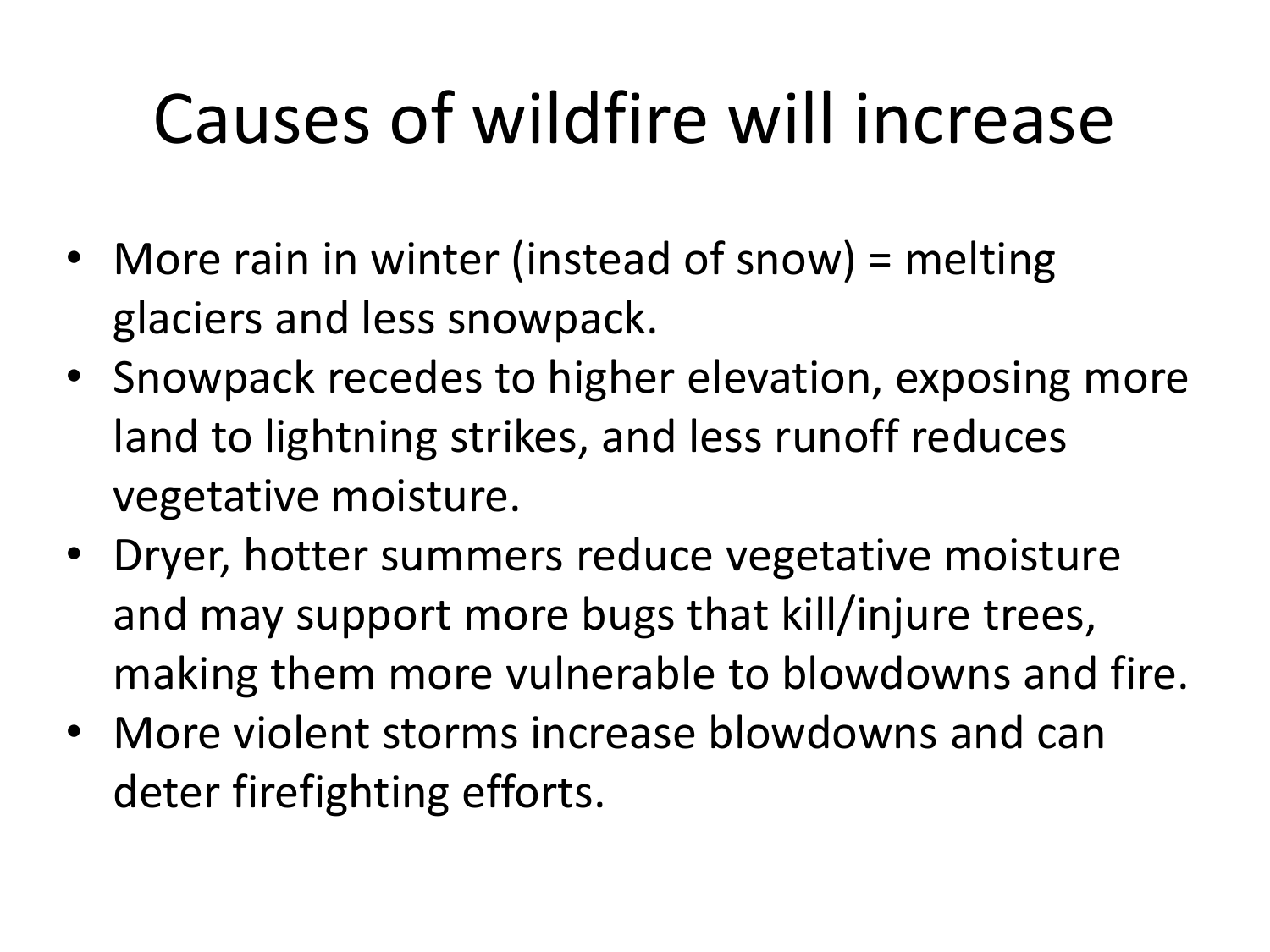#### Dramatic increase in wildfires with temperature



Houre 1: The number of large forest wildfires (vertical axis) versus average March through August temperature anomalies (horizontal axis) for 1972-2008 in Western US forests. Anomalies were constructed subtracting the long-term mean for 1972-1990. Fires are all large (> 200 ha) fires reported by the United States' Bureau of Indian Affairs, National Park Service, and Forest Service as burning in forests. All fires were classified as "action" fires on which suppression was attempted flires used to manage vegetation were excluded). See Westerling et al. 2006 and Westerling et al 2011 for data and methodology.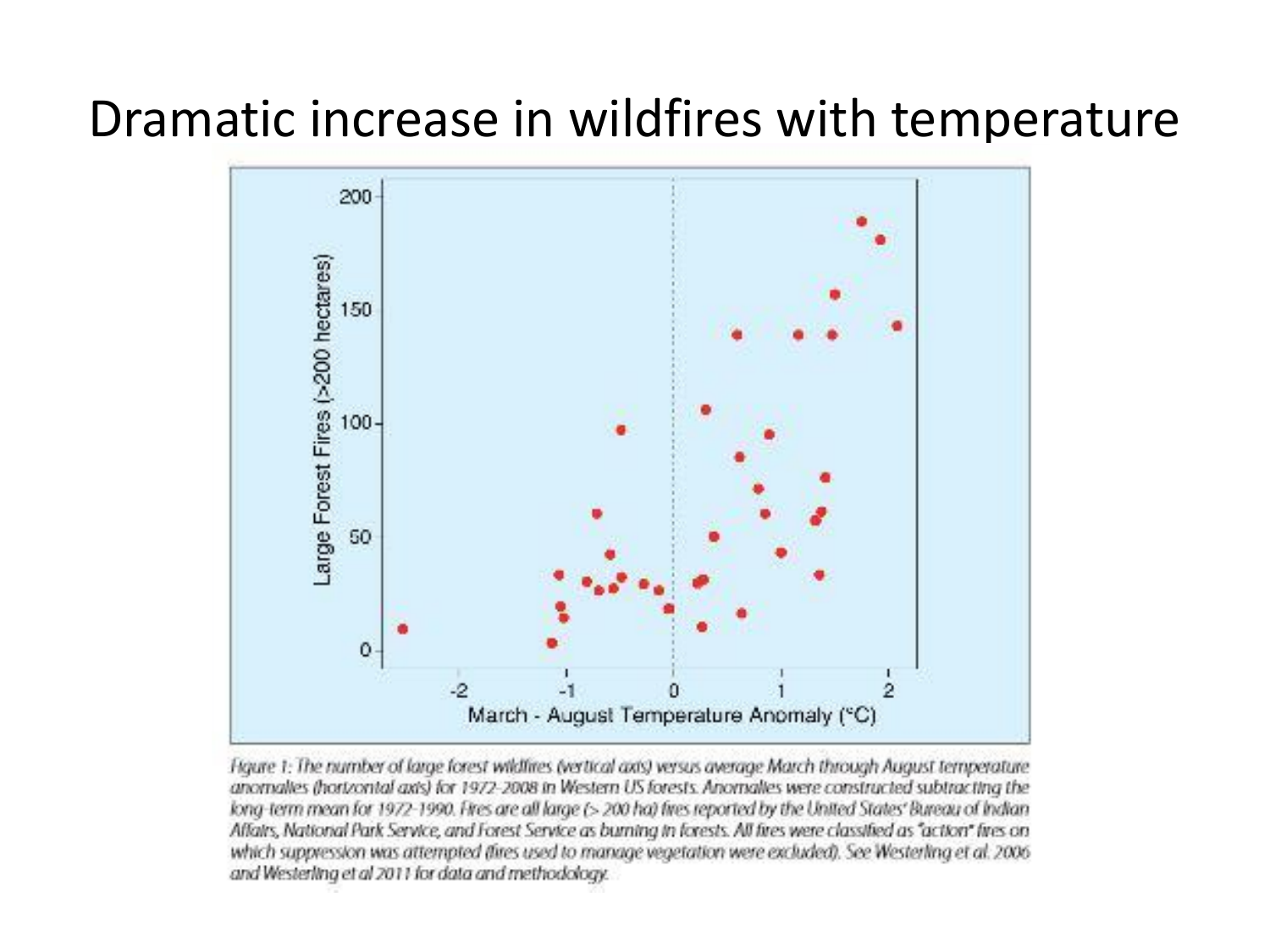### Consensus of experts

- Wildfires will increase, but it's complicated enough that the scientific community hasn't made definitive projections of just how much increase. (Too many variables of just how much temperature will increase, how and when precipitation will change, the moisture retention and vegetative density in every area, bug reactions, increased storm intensity.)
- What we can say with near certainty: wildfires will significantly increase in Clallam and Jefferson counties.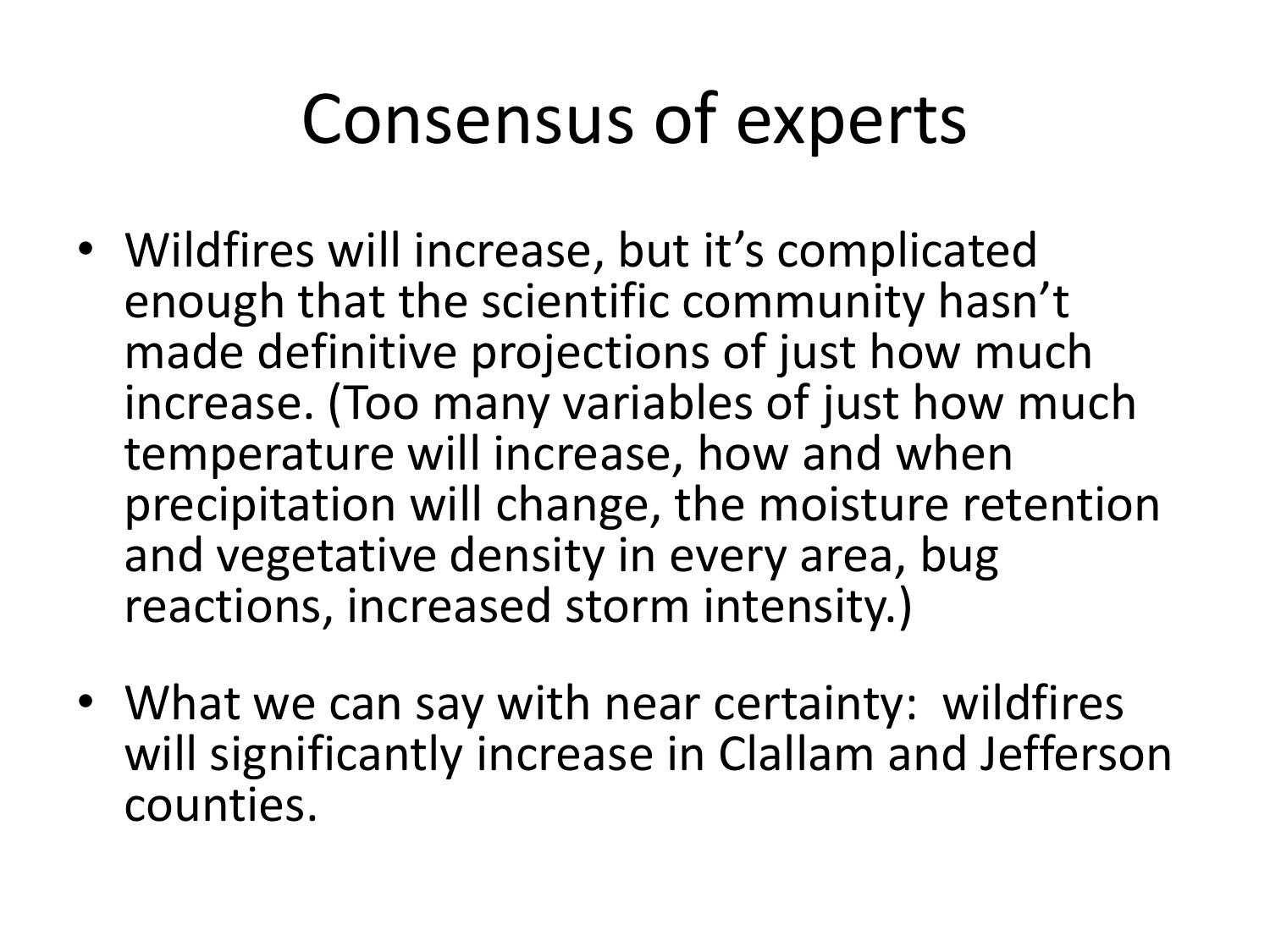## Historic Fires on the Peninsula

- 1308: half the Peninsula forests
- Mid 1400s until about 1538: numerous major fires
- 1668 1701: more than 1 million acres eastern and northern slopes
- 1890-91: Dungeness fire 30,000 acres (46.875 square miles)
- 1907: Sol Duc 13,000 acres (20.31 sq. miles)
- 1951: Forks 33,000 acres almost destroyed town of Forks (51.56 sq. miles)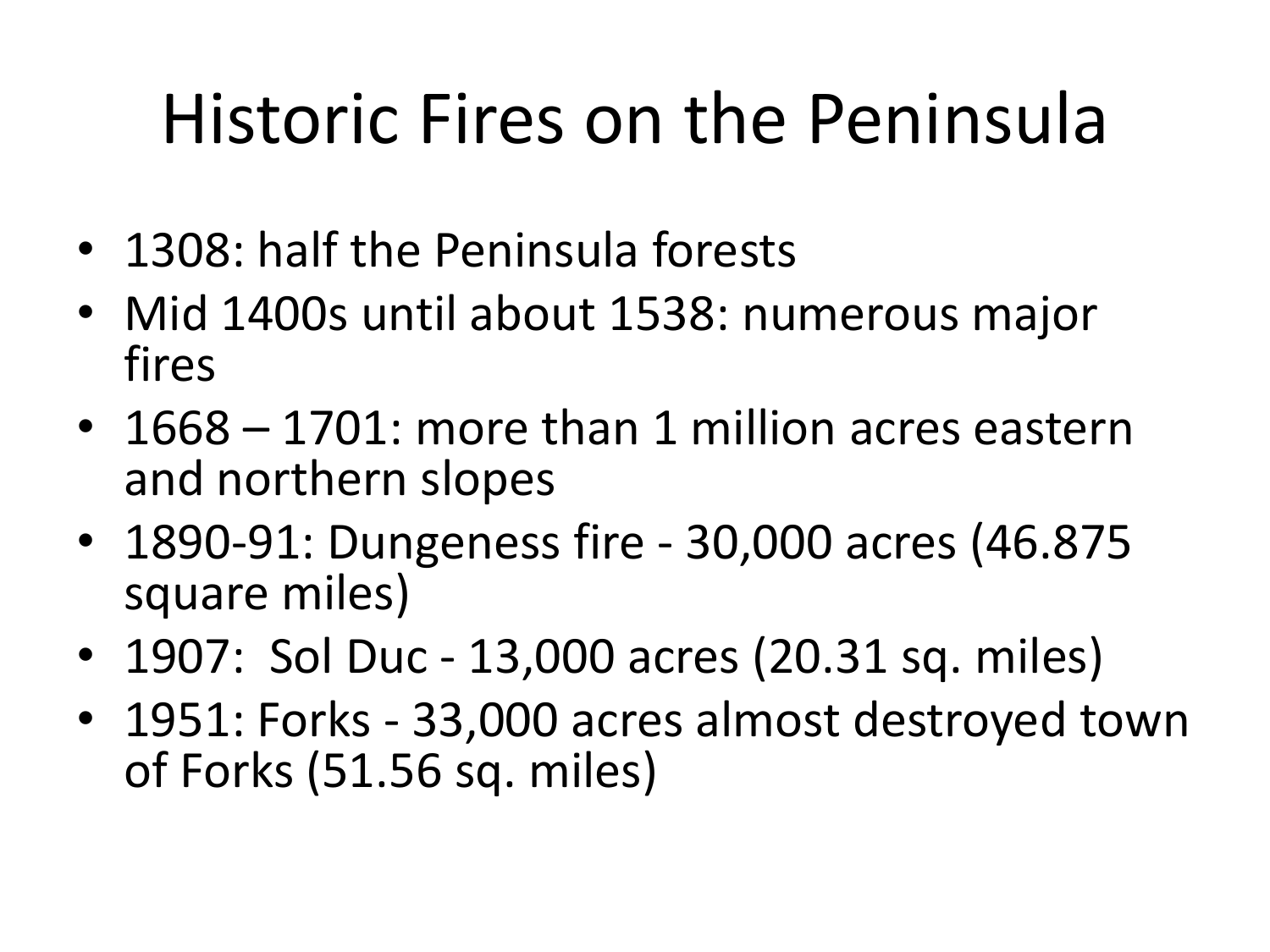# Are we exposed in Clallam County?

A recent study found that Clallam County has the highest existing risk of catastrophic losses in the event of a major wildfire in all of Washington and is fifth highest amongst all 413 counties of the 11 states of the western United States.

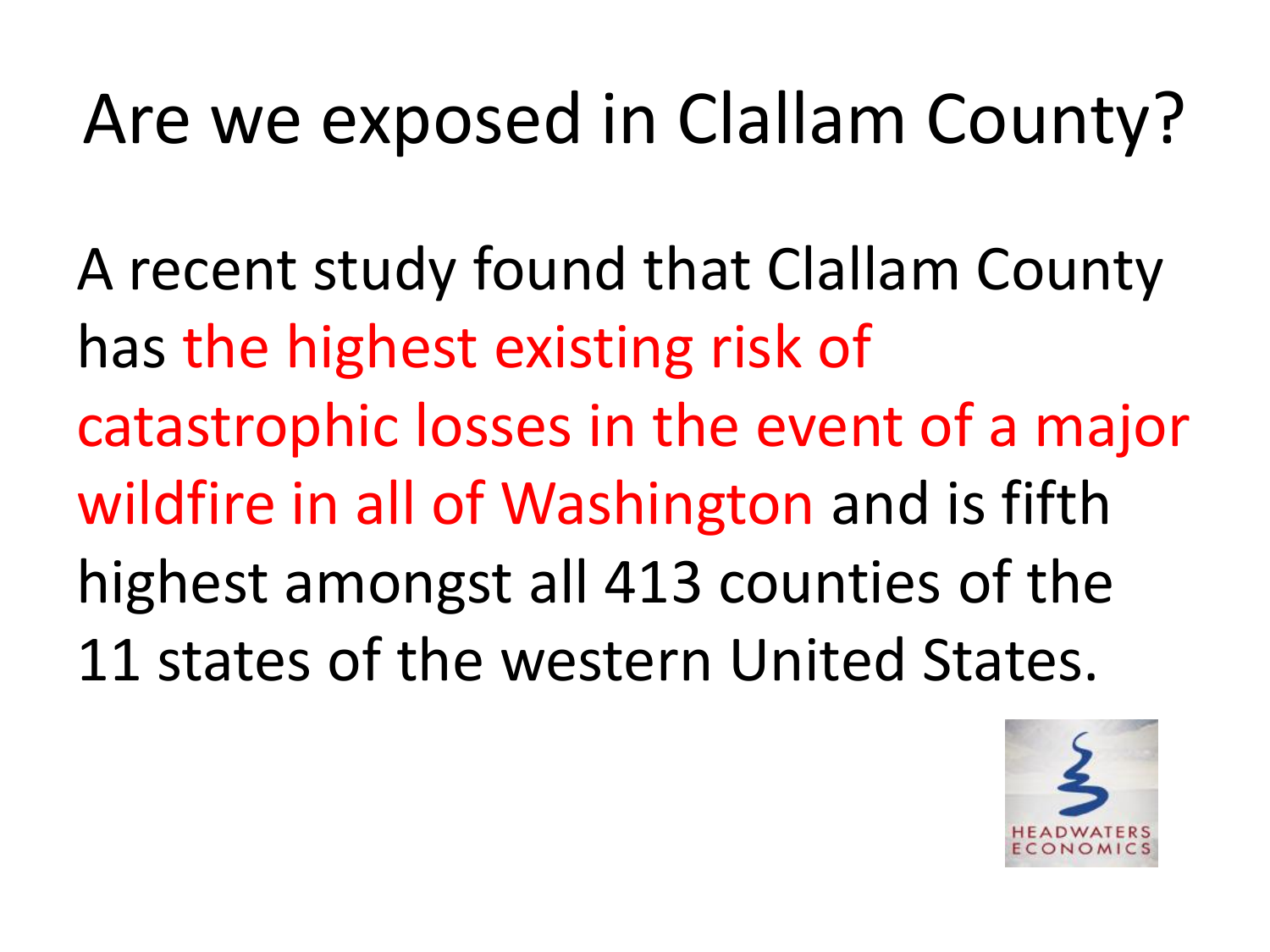## Potential Impacts

- Increased loss of life and property
- Lost jobs
	- Timber industry
	- Tourism
	- Real estate
- Cultural resources
- Wildlife and vegetation

So, are we taking steps to address the problems?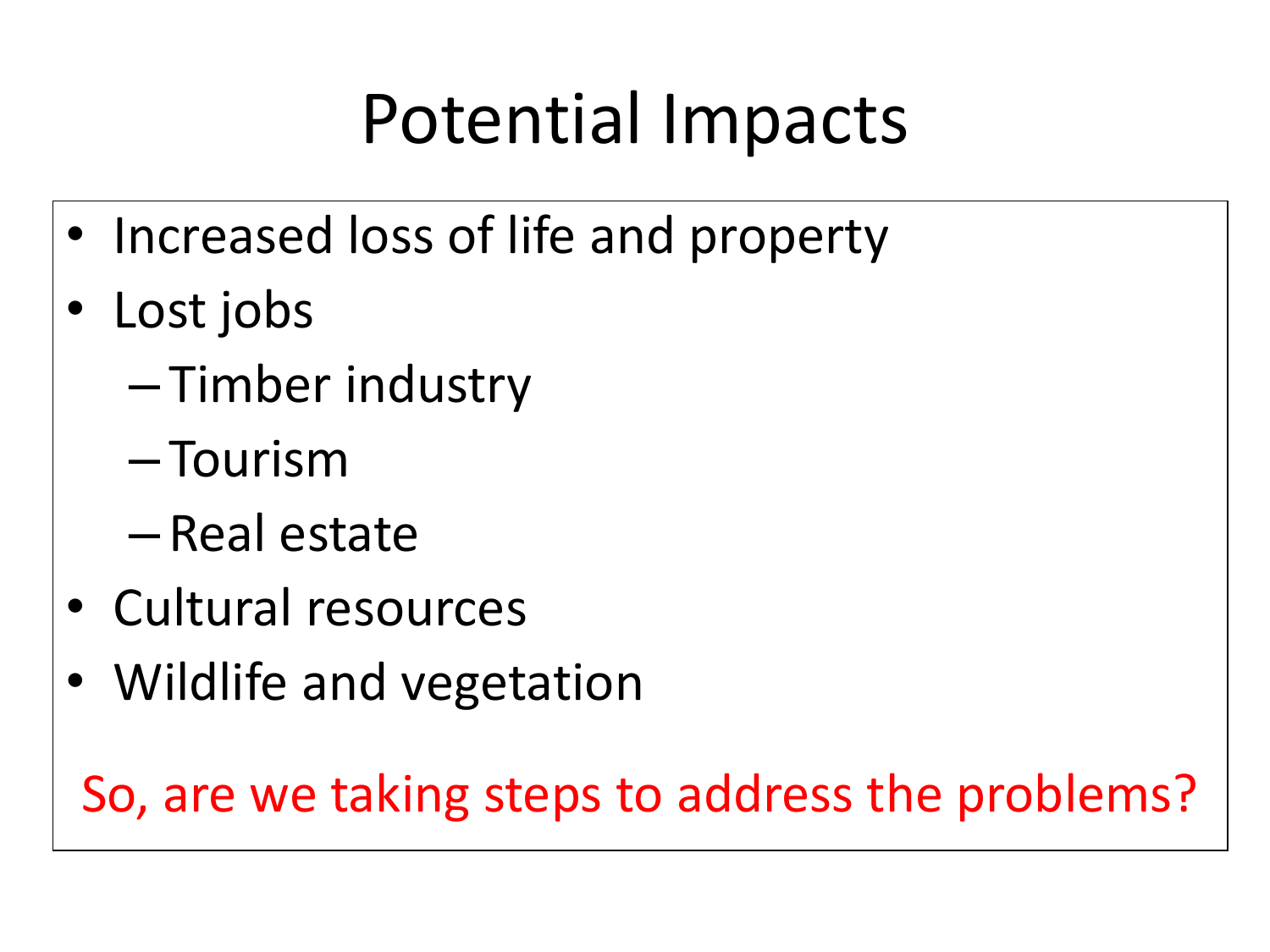#### Clallam County Plan



Clallam County

Community Wildfire Protection Plan



December 2009 **Developed by** Peninsula College Center of Excellence. **Contributions and developmental assistance**:

- Western Washington University-Peninsulas
- Washington Department of Natural Resources
- Clallam County Fire District 3
- Clallam County Fire District 2
- Clallam County Fire District 1
- USDA-NRCS
- US Forest Service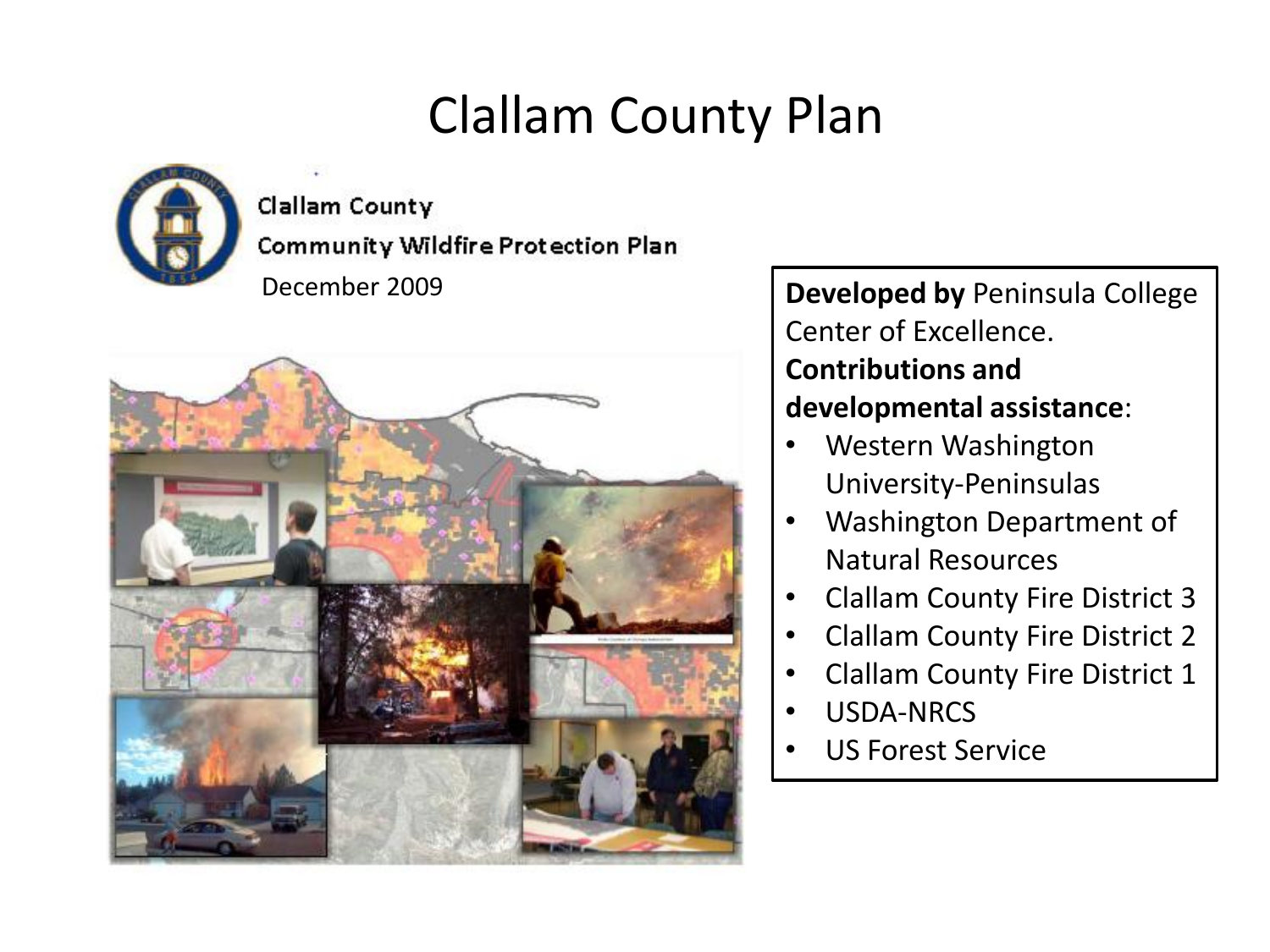# Findings

A combination of:

- Driest climate in western Washington
- Heavy fuel load
- Dispersed population in the "Wildland Urban Interface" (WUI)\* (13,000+ homes are located within Clallam County's wildland-urban interface, or property in and around natural areas.)

### • Result = We are a high-risk area – and that's before accounting for increasing temperatures.

**\*WUI is the area where development meets wildlands. The federal definition of a wildlandinterface community is an area where development densities are at least three residential, business, or public building structures per acre. For less developed areas, the wildland-intermix community has development densities of at least one structure per 40 acres.**



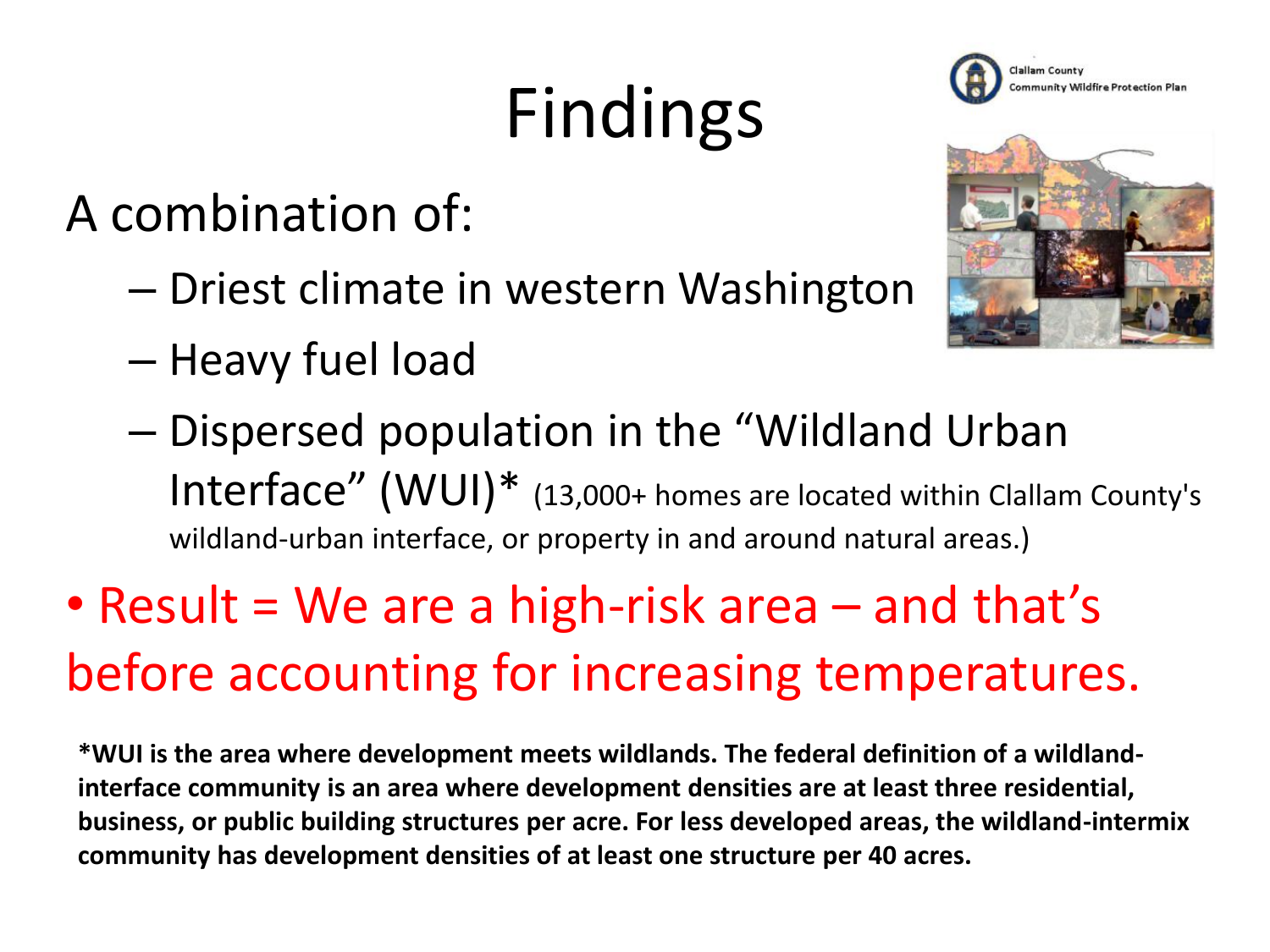

# Excerpts from the study

**"The potential for a major wildfire disaster is extremely high due to the combination of having the driest climate in western Washington and some of the highest vegetative fuel loads on the planet—all it would take is an ignition under the right weather conditions.**

**Currently, many residents new to the region are developing homes in interface areas, particularly around the rainshadow of northeastern Clallam County. New residents often assume that wildfire isn't a problem on the western slopes of the Pacific Northwest, though research has determined that forests in our rainshadow area are more similar to those in central Oregon and northern California than those on the Pacific coast. Many new residents of Clallam County are also unaware of the concept of defensible space or are unaware that the concept is directly applicable to their lands, adding to the potential for severe WUI incidents in the near future.**

**The combination of high existing and future potential risk is a sobering set of statistics for those of us concerned with the lives and livelihoods of ourselves and our fellow residents. Should we face a major wildfire it is more than likely we will become a major disaster zone, with heavy property losses and potential loss of human life. With careful planning and collaboration among public agencies and communities, it is possible to minimize the losses that can result from wildfire."**

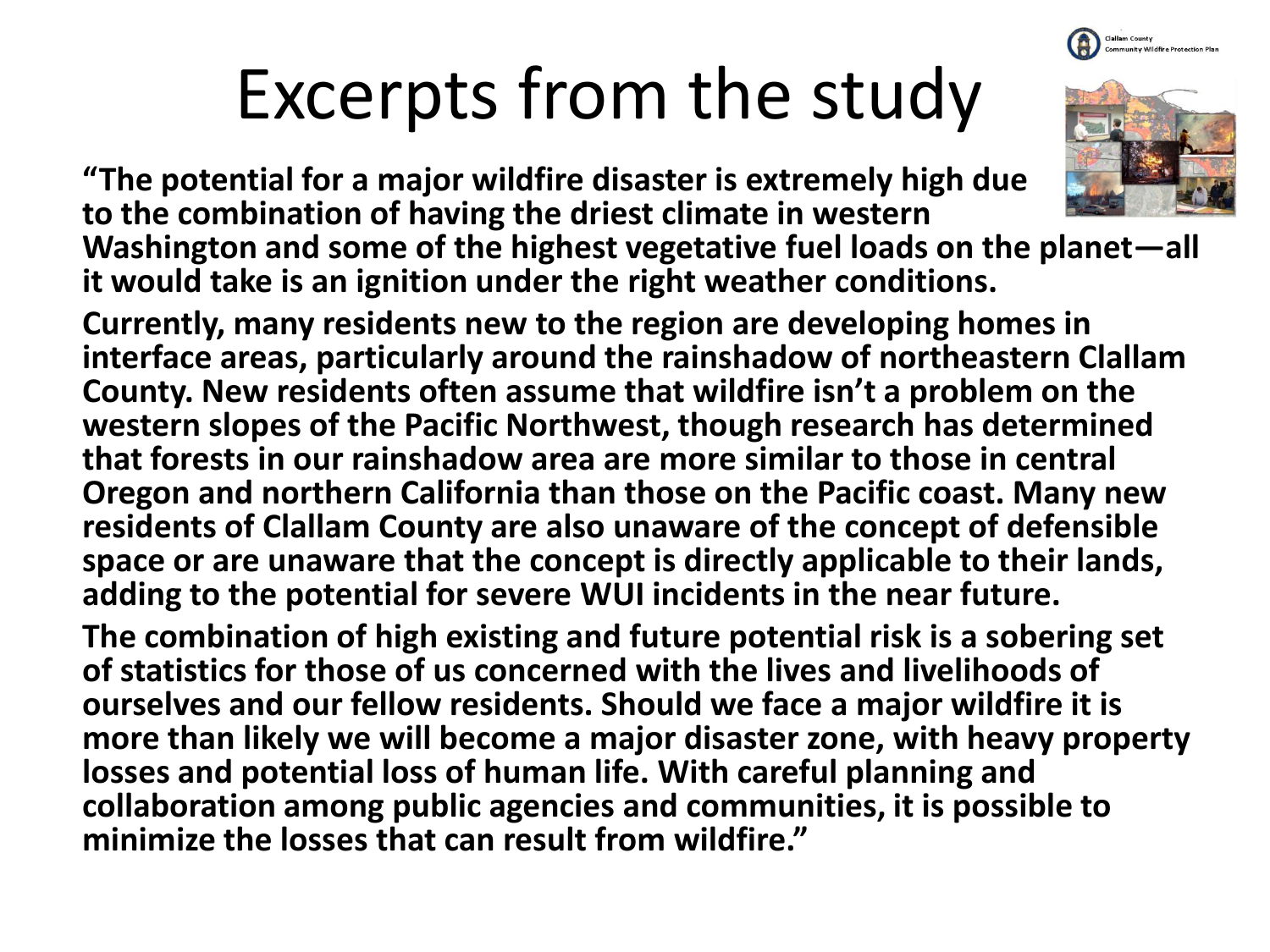## Recommendations





- Hazardous Fuel Reduction
- Reduction of Structural Ignitability
- Improvements in Emergency Response
- Education/Outreach

Not discussed: Changes to Comprehensive Plan to discourage building in highly vulnerable areas. (e.g., historical fire prone areas, south facing, wooded areas with difficult access, low precipitation)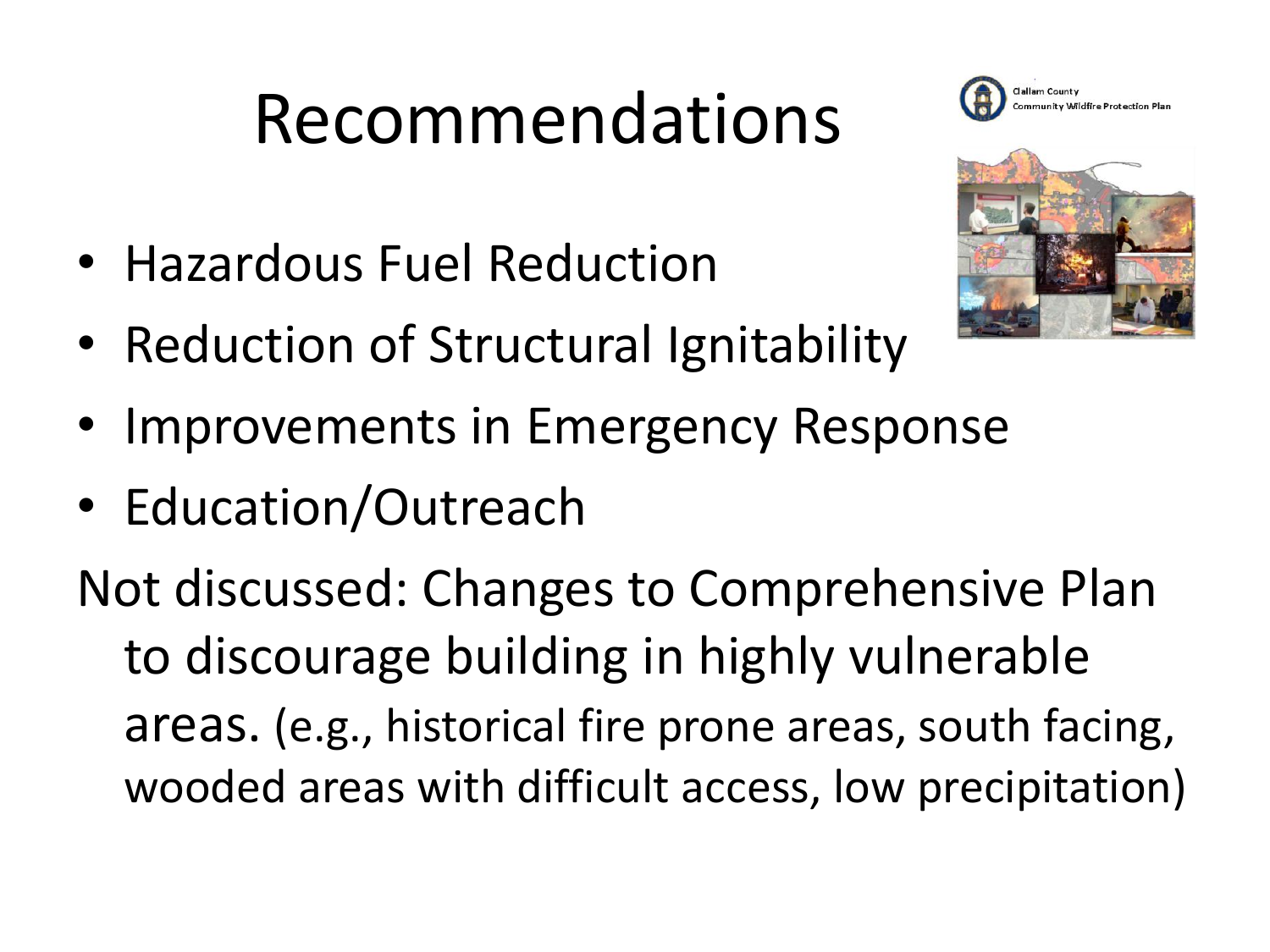Are we taking this seriously in Clallam County?

- No program to implement the study's recommendations.
- No recognition of wildfire potential from climate change in County's Comprehensive Plan.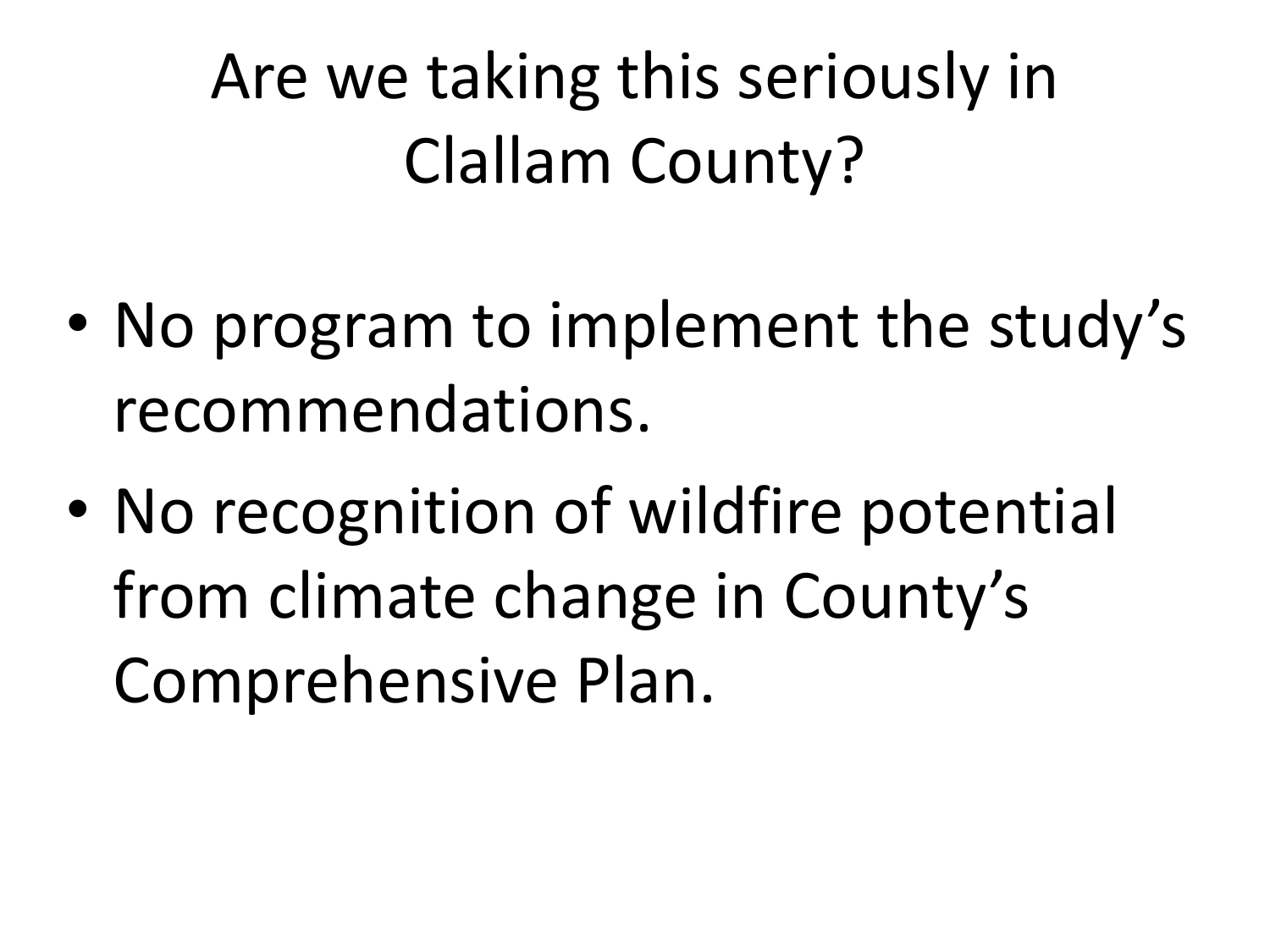### Preparing for major forest fires

**Adapting to Climate Change at Olympic National Forest and Olympic National Park, United States Department of Agriculture, General Technical Report PNW-GTR-844, August 2011**

#### **Recommendations:**

**In young-growth forest stands over age 40, thinning could be used to increase structural stability, individual tree vigor, and variability in overstory and understory growing conditions.**

•**ONP will focus on managing wildland fire in wilderness to create gaps and reduce stand density.** 

•**Both ONF and ONP: girdling and prescribed burns could be used to reduce stand density and thus drought stress.** 

•**To improve wildlife habitat, girdled, thinned, and fire-killed trees can be left as structure rather than being removed.**

•**Increased monitoring to detect changes and develop responses.**

Quote from study**: "Climate change adaptation in vegetation management is essentially a long-term management experiment."**